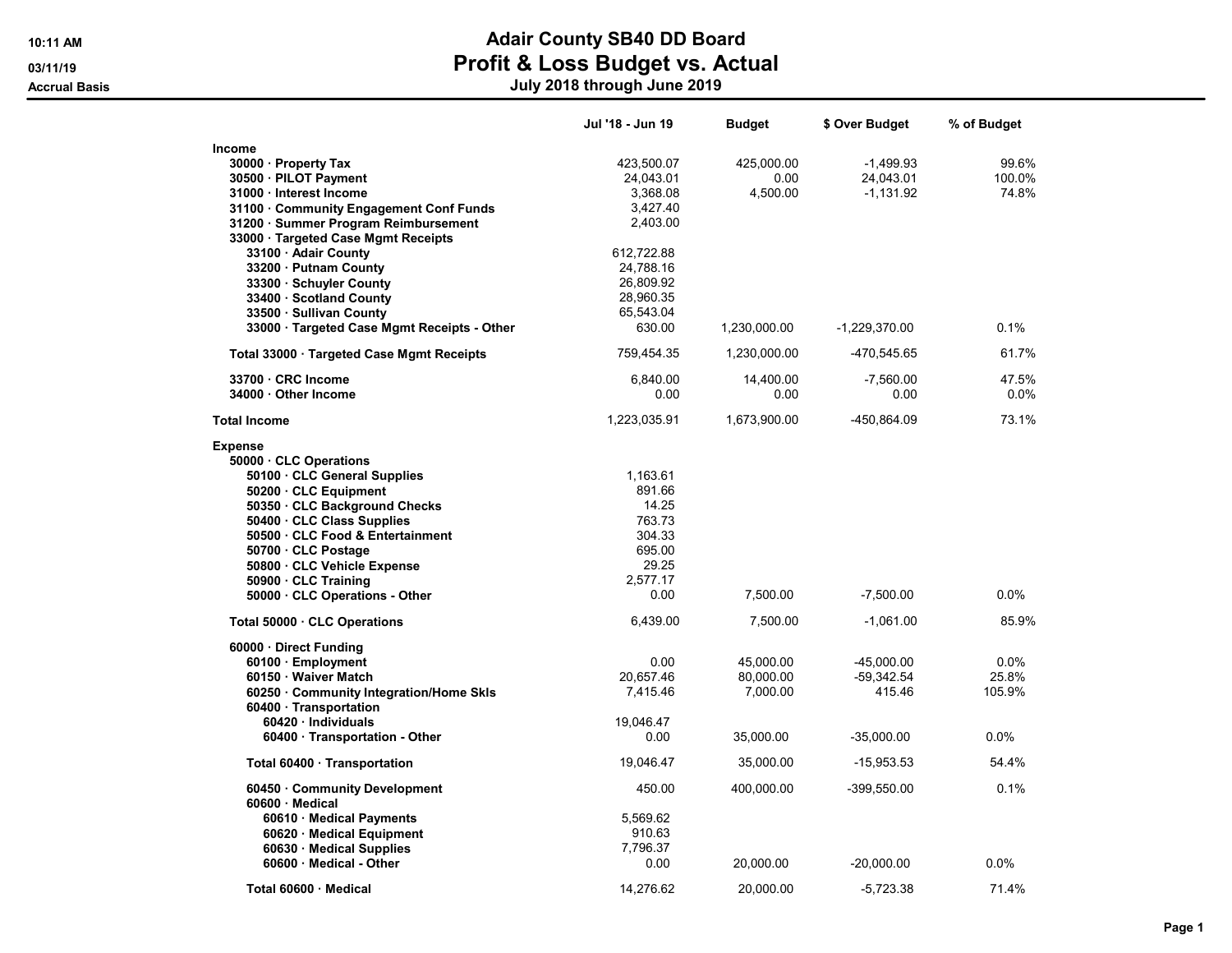Accrual Basis July 2018 through June 2019

|                                                                                 | Jul '18 - Jun 19     | <b>Budget</b> | \$ Over Budget | % of Budget |
|---------------------------------------------------------------------------------|----------------------|---------------|----------------|-------------|
| 60700 General Relief                                                            |                      |               |                |             |
| 60710 · Camp, Conferences & Memberships                                         | 10,775.30            |               |                |             |
| 60740 · Summer Program                                                          |                      |               |                |             |
| 60741 · Summer Program Payroll                                                  | 15,454.93            |               |                |             |
| 60742 · Summer Program Stipends                                                 | 1,690.00<br>168.89   |               |                |             |
| 60743 · Summer Program Vehicle Expense<br>60744 · Summer Program Transportation | 446.67               |               |                |             |
| 60745 · Summer Program Supplies                                                 | 587.79               |               |                |             |
| 60747 · Summer Program Recreation                                               | 25.00                |               |                |             |
| 60740 · Summer Program - Other                                                  | 0.00                 | 45,000.00     | $-45,000.00$   | $0.0\%$     |
| Total 60740 · Summer Program                                                    | 18,373.28            | 45,000.00     | $-26,626.72$   | 40.8%       |
|                                                                                 |                      |               |                |             |
| 60700 General Relief - Other                                                    | 63,614.23            | 25,000.00     | 38,614.23      | 254.5%      |
| Total 60700 General Relief                                                      | 92,762.81            | 70,000.00     | 22,762.81      | 132.5%      |
| 60800 · Temporary Residential Supports                                          | 2,671.57             | 3,000.00      | $-328.43$      | 89.1%       |
| Total 60000 · Direct Funding                                                    | 157,280.39           | 660,000.00    | $-502,719.61$  | 23.8%       |
| 60950 CRC Expense                                                               | 4,680.00             | 14,400.00     | $-9.720.00$    | 32.5%       |
| 61000 · Funding to Other Counties                                               |                      |               |                |             |
| 61100 · Funding to Putnam County                                                | 1,390.88             |               |                |             |
| 61200 · Funding to Schuyler County                                              | 3,783.26<br>2,973.88 |               |                |             |
| 61300 · Funding to Scotland County<br>61400 · Funding to Sullivan County        | 6,076.41             |               |                |             |
| 61000 · Funding to Other Counties - Other                                       | 0.00                 | 35,000.00     | $-35,000.00$   | $0.0\%$     |
|                                                                                 |                      |               |                |             |
| Total 61000 · Funding to Other Counties                                         | 14,224.43            | 35,000.00     | $-20,775.57$   | 40.6%       |
| 80000 · Programming - Indirect                                                  |                      |               |                |             |
| 80500 Accreditation                                                             | 760.00               | 10.000.00     | $-9.240.00$    | 7.6%        |
| 81000 Board Expense                                                             | 605.37               | 2,000.00      | $-1,394.63$    | 30.3%       |
| 82000 · Governmental Relations<br>83000 · Conferences/Workshops                 | 0.00                 | 500.00        | $-500.00$      | $0.0\%$     |
| 83300 · Conferences/Workshops-General                                           | 3,488.09             |               |                |             |
| 83310 Community Engagement Conference                                           | 2.237.32             |               |                |             |
| 83000 · Conferences/Workshops - Other                                           | 0.00                 | 5,000.00      | $-5,000.00$    | 0.0%        |
| Total 83000 · Conferences/Workshops                                             | 5,725.41             | 5,000.00      | 725.41         | 114.5%      |
| 83500 Depreciation Expense                                                      | 0.00                 | 65,000.00     | $-65,000.00$   | $0.0\%$     |
| 84000 Dues and Memberships                                                      | 2.887.45             | 3.500.00      | $-612.55$      | 82.5%       |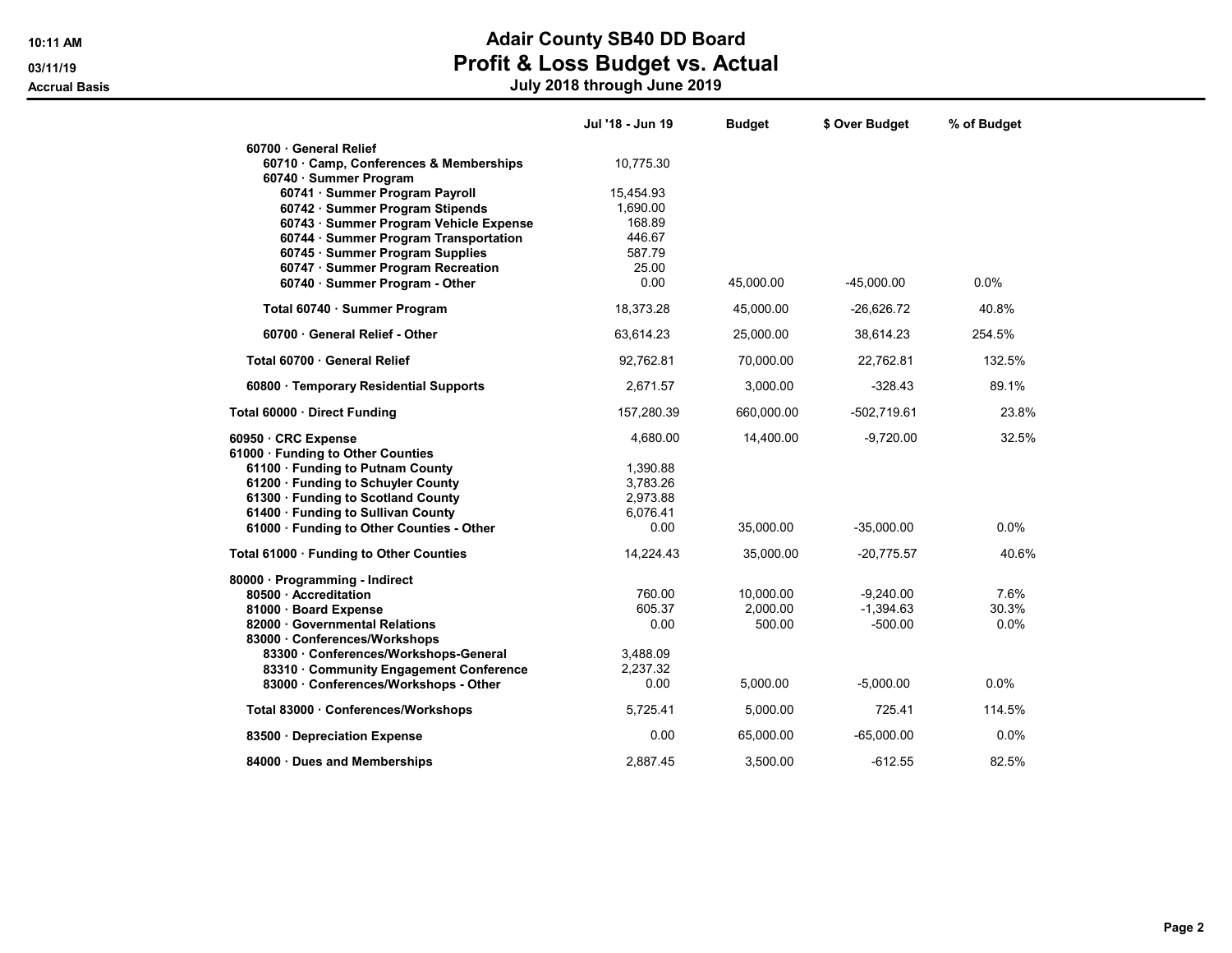Accrual Basis July 2018 through June 2019

|                                                                                                                                                                                                                                                    | Jul '18 - Jun 19                                                               | Budget    | \$ Over Budget | % of Budget |
|----------------------------------------------------------------------------------------------------------------------------------------------------------------------------------------------------------------------------------------------------|--------------------------------------------------------------------------------|-----------|----------------|-------------|
| 85000 · Employee Travel<br>70400 · TCM Admin Mileage<br>71150 · TCM Adair Mileage<br>72150 · TCM Putnam Mileage<br>73150 · TCM Schuyler Mileage<br>74150 · TCM Scotland Mileage<br>75150 · TCM Sullivan Mileage<br>85000 · Employee Travel - Other | 1,952.48<br>6,564.49<br>1,300.41<br>1,667.67<br>909.11<br>2,875.80<br>2,201.48 | 30,000.00 | $-27,798.52$   | 7.3%        |
| Total 85000 · Employee Travel                                                                                                                                                                                                                      | 17,471.44                                                                      | 30,000.00 | $-12,528.56$   | 58.2%       |
| 86000 · Insurance<br>86100 Directors & Officers<br>86500 · Workers' Compensation<br>86000 · Insurance - Other                                                                                                                                      | 441.00<br>8,034.00<br>0.00                                                     | 26,000.00 | $-26,000.00$   | 0.0%        |
| Total 86000 · Insurance                                                                                                                                                                                                                            | 8,475.00                                                                       | 26,000.00 | $-17,525.00$   | 32.6%       |
| 87000 Office Expenses<br>87100 Office Supplies<br>87110 Office Supplies-Country Club<br>87120 · Office Supplies-McPherson<br>87100 Office Supplies - Other                                                                                         | 832.60<br>5,519.62<br>0.00                                                     | 7,500.00  | $-7,500.00$    | $0.0\%$     |
| Total 87100 · Office Supplies                                                                                                                                                                                                                      | 6,352.22                                                                       | 7,500.00  | $-1,147.78$    | 84.7%       |
| 87200 Postage<br>87210 · Postage-General<br>87220 · Postage-TCM<br>87200 · Postage - Other                                                                                                                                                         | 655.50<br>663.04<br>0.00                                                       | 2,500.00  | $-2,500.00$    | $0.0\%$     |
| Total 87200 · Postage                                                                                                                                                                                                                              | 1,318.54                                                                       | 2,500.00  | $-1,181.46$    | 52.7%       |
| 87300 · Advertising/Marketing                                                                                                                                                                                                                      | 1,626.71                                                                       | 3,000.00  | $-1,373.29$    | 54.2%       |
| 87400 Copier<br>87420 · Copier-McPherson<br>87400 · Copier - Other                                                                                                                                                                                 | 3,001.65<br>0.00                                                               | 2,500.00  | $-2,500.00$    | $0.0\%$     |
| Total 87400 · Copier                                                                                                                                                                                                                               | 3.001.65                                                                       | 2,500.00  | 501.65         | 120.1%      |
| 87450 · Employee Retention/Appreciation<br>87700 · Building Maintenance<br>87710 Janitorial                                                                                                                                                        | 1,835.88                                                                       | 3,000.00  | $-1,164.12$    | 61.2%       |
| 87711 Janitorial-Country Club<br>87712 · Janitorial-McPherson                                                                                                                                                                                      | 3,296.85<br>4,643.48                                                           |           |                |             |
| Total 87710 Janitorial                                                                                                                                                                                                                             | 7,940.33                                                                       |           |                |             |
| 87720 · Lawn Care<br>87721 · Lawn Care-Country Club<br>87722 Lawn Care-McPherson                                                                                                                                                                   | 675.00<br>150.00                                                               |           |                |             |
| Total 87720 · Lawn Care                                                                                                                                                                                                                            | 825.00                                                                         |           |                |             |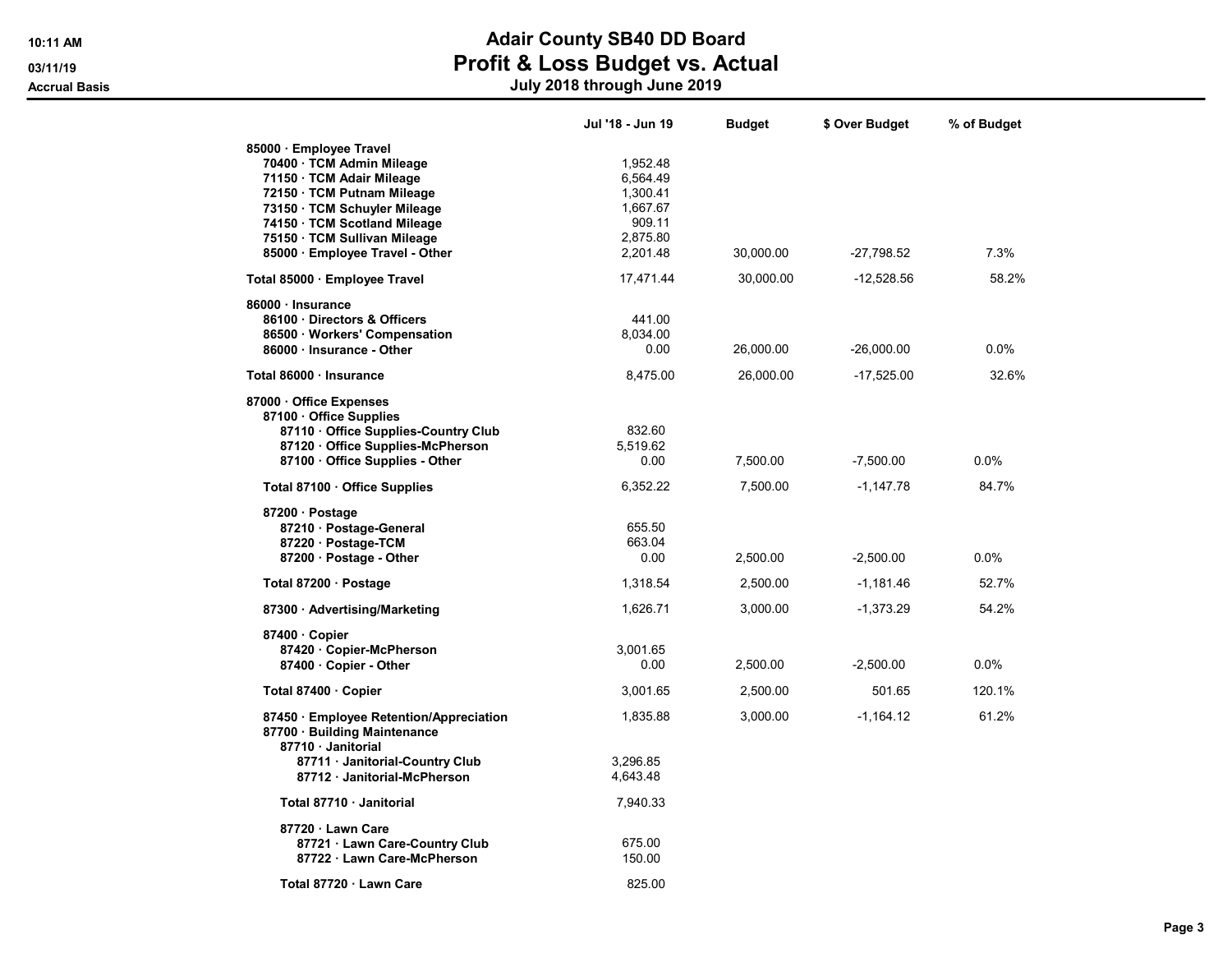Accrual Basis July 2018 through June 2019

|                                                                                                                                                                                                                                                                                                                                                                      | Jul '18 - Jun 19                                                                                                                  | <b>Budget</b>                                        | \$ Over Budget                                                | % of Budget                             |
|----------------------------------------------------------------------------------------------------------------------------------------------------------------------------------------------------------------------------------------------------------------------------------------------------------------------------------------------------------------------|-----------------------------------------------------------------------------------------------------------------------------------|------------------------------------------------------|---------------------------------------------------------------|-----------------------------------------|
| 87730 · Snow Removal<br>87731 · Snow Removal-Country Club<br>87732 · Snow Removal-McPherson                                                                                                                                                                                                                                                                          | 1,110.50<br>1,514.50                                                                                                              |                                                      |                                                               |                                         |
| Total 87730 · Snow Removal                                                                                                                                                                                                                                                                                                                                           | 2,625.00                                                                                                                          |                                                      |                                                               |                                         |
| 87700 · Building Maintenance - Other                                                                                                                                                                                                                                                                                                                                 | 0.00                                                                                                                              | 25,000.00                                            | $-25,000.00$                                                  | 0.0%                                    |
| Total 87700 · Building Maintenance                                                                                                                                                                                                                                                                                                                                   | 11,390.33                                                                                                                         | 25,000.00                                            | -13,609.67                                                    | 45.6%                                   |
| 87800 · Software & Technology<br>87820 · Soft & Tech-McPherson<br>87800 · Software & Technology - Other                                                                                                                                                                                                                                                              | 380.99<br>35,632.50                                                                                                               | 55,000.00                                            | $-19,367.50$                                                  | 64.8%                                   |
| Total 87800 · Software & Technology                                                                                                                                                                                                                                                                                                                                  | 36,013.49                                                                                                                         | 55,000.00                                            | $-18,986.51$                                                  | 65.5%                                   |
| 87000 · Office Expenses - Other                                                                                                                                                                                                                                                                                                                                      | 0.00                                                                                                                              | 0.00                                                 | 0.00                                                          | 0.0%                                    |
| Total 87000 · Office Expenses                                                                                                                                                                                                                                                                                                                                        | 61,538.82                                                                                                                         | 98,500.00                                            | $-36,961.18$                                                  | 62.5%                                   |
| 87500 · Personnel<br>51000 CLC Personnel<br>51100 CLC Center Salary Expense                                                                                                                                                                                                                                                                                          | 47,766.23                                                                                                                         |                                                      |                                                               |                                         |
| Total 51000 · CLC Personnel                                                                                                                                                                                                                                                                                                                                          | 47,766.23                                                                                                                         |                                                      |                                                               |                                         |
| 66000 · Payroll Expenses<br>66500 · Salary Sick<br>66700 · Salary Vacation<br>66000 · Payroll Expenses - Other                                                                                                                                                                                                                                                       | 18,202.88<br>22,537.83<br>52,596.31                                                                                               |                                                      |                                                               |                                         |
| Total 66000 · Payroll Expenses                                                                                                                                                                                                                                                                                                                                       | 93,337.02                                                                                                                         |                                                      |                                                               |                                         |
| 70300 · TCM Admin Salary<br>71110 · TCM Adair Salary Expense<br>71115 · TCM Adair Overtime<br>72110 · TCM Putnam Salary Expense<br>73110 · TCM Schuyler Salary Expense<br>74110 · TCM Scotland Salary Expense<br>75110 · TCM Sullivan Salary Expense<br>87510 · Salary Expense<br>87540 · Employee Benefits<br>87550 · Unemployment Tax<br>87500 · Personnel - Other | 86,085.63<br>225,995.26<br>317.27<br>13,427.36<br>23,800.04<br>9,233.33<br>36,450.16<br>81,823.79<br>170,579.34<br>454.01<br>0.00 | 1,169,631.33                                         | -1,169,631.33                                                 | 0.0%                                    |
| Total 87500 · Personnel                                                                                                                                                                                                                                                                                                                                              | 789,269.44                                                                                                                        | 1,169,631.33                                         | -380,361.89                                                   | 67.5%                                   |
| 88000 · Professional Services<br>88050 · Accounting<br>88100 Audit<br>88200 · Legal Services<br>88300 · Consulting<br>88000 · Professional Services - Other                                                                                                                                                                                                          | 2,085.00<br>0.00<br>100.00<br>3,975.98<br>0.00                                                                                    | 3,500.00<br>3,800.00<br>2,000.00<br>1,000.00<br>0.00 | $-1,415.00$<br>$-3,800.00$<br>$-1,900.00$<br>2,975.98<br>0.00 | 59.6%<br>0.0%<br>5.0%<br>397.6%<br>0.0% |
| Total 88000 · Professional Services                                                                                                                                                                                                                                                                                                                                  | 6,160.98                                                                                                                          | 10,300.00                                            | -4,139.02                                                     | 59.8%                                   |